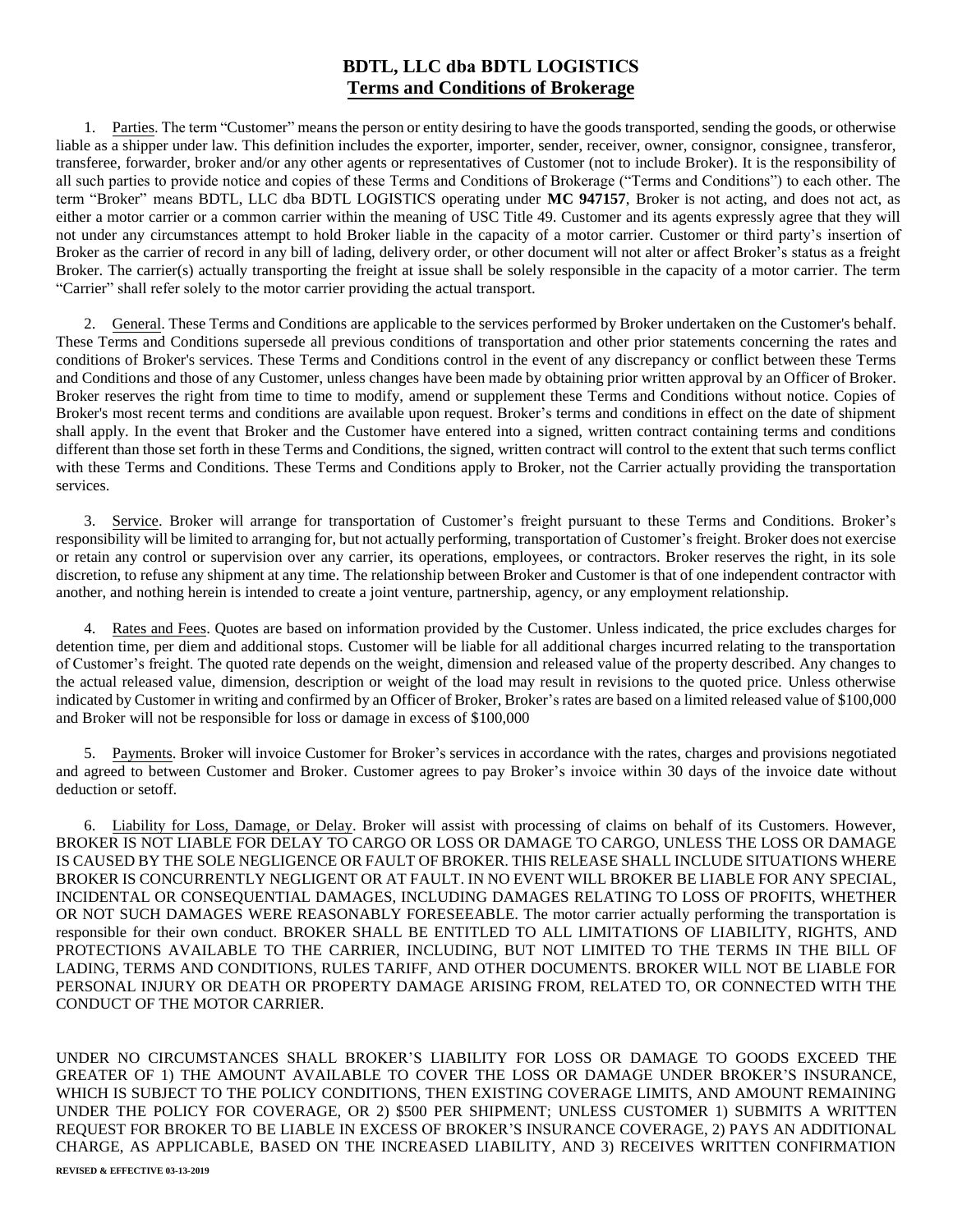## FROM AN OFFICER OF BROKER OF ACCEPTANCE OF LIABILITY ABOVE INSURANCE COVERAGE. THIS LIMITATION OF LIABILITY SHALL NOT ALTER OR AFFECT BROKER'S RELEASE VALUE AND THE PROCEDURES CONTAINED HEREIN TO INCREASE BROKER'S RELEASE VALUE.

7. Force Majeure. Broker will not be liable for failure to perform any of its obligations under these Terms and Conditions during any time in which such performance is prevented by circumstances beyond Broker's control including but not limited to an act of God, fire, flood, or other natural disaster, war, embargo, riot, strike, lock-out, labor disturbance, civil disobedience, or the intervention of any government authority, or any other cause outside of the reasonable control of Broker.

8. Disclaimer of Warranties. Except as expressly provided in these Terms and Conditions, Broker makes no warranties, express or implied, including without limitation, warranties of merchantability or fitness for a particular purpose, with regard to shipments, warehoused goods, items in transit or deliveries or with regard to the information provided on the website or services related to transactions conducted on the website. Broker cannot guarantee delivery by any specific time or date.

## 9. Notice of Claims.

A. Freight Claims. Customer must give Broker written notice of any claims for cargo loss or damage within 180 days from the date of such loss, shortage or damage, which for purposes of these Terms and Conditions will be the delivery date or, in the event of non-delivery, the scheduled delivery date. Customer must file any civil action against Broker in a court of law not later than 2 years from the date of delivery or, if delivery was not completed, the expected date of delivery.

B. Payment of Claims by Broker. If payment of claim is made by Broker to Customer, Customer automatically assigns its rights and interest in the claim to Broker, and agrees to execute any documents that may be necessary in connection with such assignment. All damage claims will be handled directly with the Carrier or its insurance representatives. Notwithstanding the foregoing, this provision does not obligate Broker to pay any claim.

C. All Other Claims. Customer shall notify Broker of all known material details within 91 days of receiving notice of any facts giving rise to a claim other than cargo loss or damage claims, or else such claims are waived. Customer shall update Broker promptly thereafter as more information becomes available. Civil action, or arbitration, if any, must be commenced within 2 years from the date of the event giving rise to the claim.

10. Customer Responsibilities. Customer must properly mark, pack and label cargo so it will safely endure ordinary handling in transit. By tendering a shipment to the Carrier(s), Customer certifies that the shipment is sufficiently packaged to withstand the normal hazards of truck transportation. Customer shall be responsible to Broker for timely and accurate delivery instructions and description of the cargo, including any high value, special value, special handling or security requirements, for any shipment. Any article susceptible to damage by ordinary handling must be adequately protected and packaged and marked in such a way as to alert the Carrier(s) of the possibility of damage from ordinary handling and must bear appropriate labels. Customer shall provide the Carrier(s) with access to the facilities necessary to load or unload the tendered shipments. Customer is solely responsible for maintaining the loading and unloading facilities in a good and safe condition, and in compliance with all applicable laws, codes and regulations. CUSTOMER HEREBY WAIVES AND RELEASES BROKER FROM ANY LIABILITY FOR ANY LOSS OR DAMAGE TO CUSTOMER'S FACILITIES OR TO CUSTOMER'S PERSONAL PROPERTY LOCATED ON SUCH FACILITIES. Broker will not be responsible for stolen, lost, or damaged goods, containers, chassis, or other equipment after such items have been delivered. Customer will reimburse Broker for any costs Broker pays or incurs with regard to theft, loss, or other damage to goods, containers, chassis, or other equipment occurring after delivery of the shipment.

11. Shipments not Accepted. Customer will not tender shipments for transportation of explosives, shipments requiring "protective security service or armed guard surveillance," human remains, precious metals, currency, object d'art, collection, antiques or precious stones, jewelry, manufactured tobacco products, ammunition, or any items of unusual value.

12. **HAZARDOUS MATERIALS.** Customer shall comply with all applicable laws and regulations relating to the transportation of hazardous materials as defined in 49 CFR §172.800, §173, and §397 et seq. to the extent that any shipments constitute hazardous materials. Customer is obligated to inform Broker immediately if any such shipments constitute hazardous materials. CUSTOMER AGREES TO INDEMNIFY, DEFEND, AND HOLD HARMLESS BROKER AND ITS OFFICERS, EMPLOYEES, AGENTS AND INSURERS, AGAINST ALL CLAIMS, LIABILITIES, LOSSES, FINES, REASONABLE ATTORNEY FEES AND OTHER EXPENSES ARISING OUT OF OR RELATED TO THE RELEASE OF ANY HAZARDOUS MATERIAL, INCLUDING WITHOUT LIMITATION, FINES OR EXPENSES RELATED TO THE REMOVAL OR TREATMENT OF HAZARDOUS MATERIAL OR OTHER REMEDIAL ACTION PERTAINING TO THE HAZARDOUS MATERIAL UNDER FEDERAL OR STATE LAW, IF CUSTOMER FAILS TO PROVIDE ADVANCED NOTICE PRIOR TO TENDERING HAZARDOUS MATERIAL TO BROKER; THE CONTACT, EXPOSURE OR RELEASE RESULTED FROM THE IMPROPER PACKAGING OR LOADING OR OTHER ACTS OR OMISSIONS OF THE CUSTOMER, ITS EMPLOYEES OR AGENTS; AND THE CONTACT, EXPOSURE OR RELEASE OCCURRED SUBSEQUENT TO THE TRANSPORT OF THE HAZARDOUS MATERIAL BY BROKER OR THE CARRIERS.